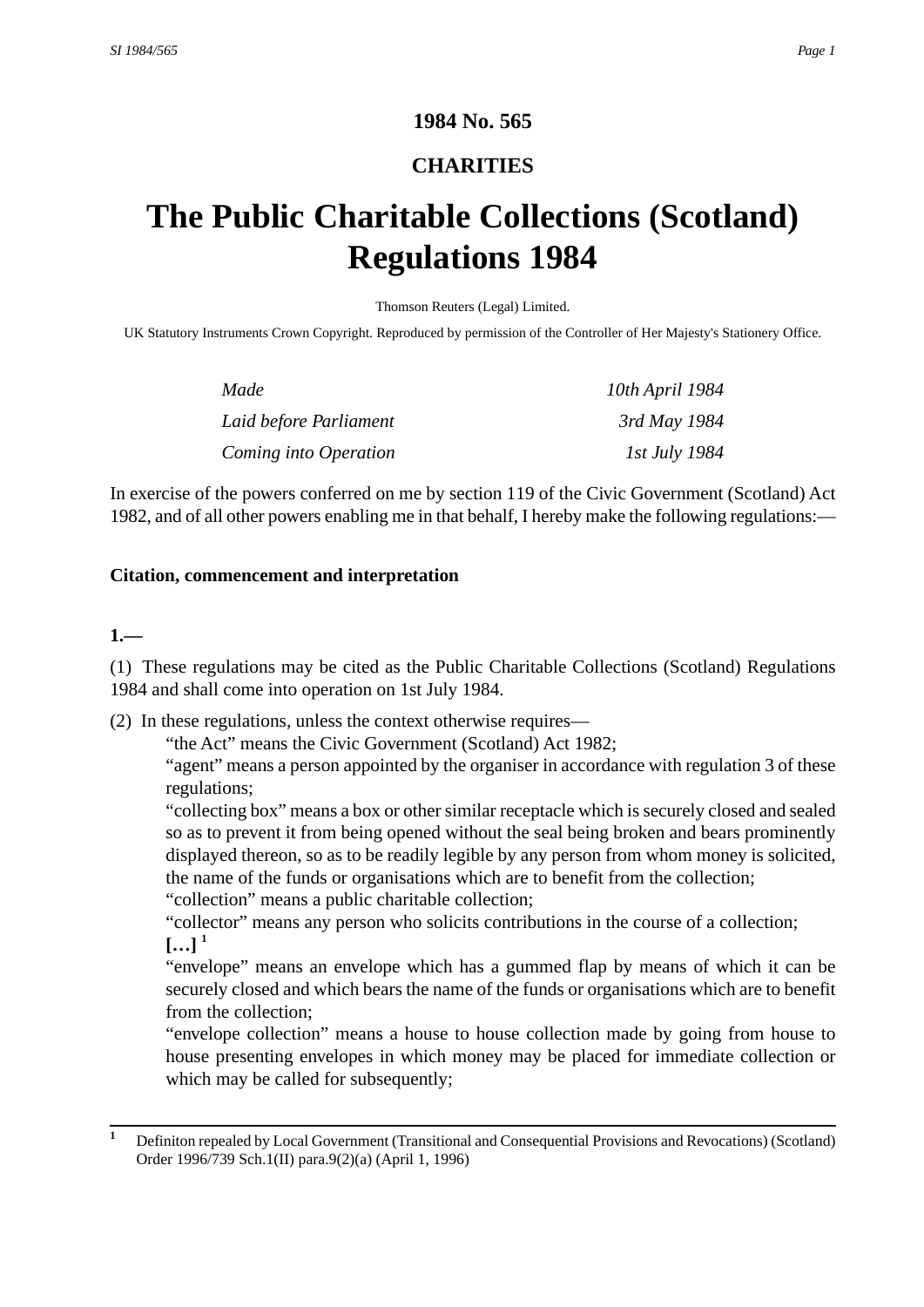"exempted promoter" means a person whom the Secretary of State by virtue of his powers under section 119(11) of the Act has directed should be exempt from section 119(1) of the Act;

"house" includes a place of business;

"house to house collection" means a collection made by going from house to house and soliciting contributions from the occupants thereof;

**[** "local authority" means a council constituted under section 2 of the Local Government etc. (Scotland) Act 1994;**] 2**

"organiser" means any person who either organises a collection in respect of which he has been given permission under section 119 of the Act or who is an exempted promoter;

"a qualified accountant" means a member of, or a firm all of the partners of which are members of, one of the following bodies:—

- (a) The Institute of Chartered Accountants of Scotland,
- (b) The Institute of Chartered Accountants in England and Wales,
- (c) The Institute of Chartered Accountants in Ireland, or
- (d) The Association of Certified Accountants;

"street collection" means a collection made by soliciting contributions from passers by in a public place.

#### **Commencement**

reg. 1(1)-(2) definition of "street collection": July 1, 1984

## **Duties of the organiser**

# **2.—**

(1) On receiving permission to organise a collection the organiser if he is not an exempted promoter shall appoint an independent responsible person or a qualified accountant to act as auditor of the collection.

(2) An exempted promoter shall appoint a qualified accountant to act as auditor for all collections which he organises while an exempted promoter.

#### **Commencement**

reg. 2(1)-(2): July 1, 1984

# **3.—**

(1) The organiser may appoint an agent to carry out certain of his functions under these regulations.

(2) The organiser shall exercise all due diligence to ensure that—

(a) any agent that he appoints to carry out any functions is a fit and proper person to carry out such functions; and

<sup>&</sup>lt;sup>2</sup> Definition inserted by Local Government (Transitional and Consequential Provisions and Revocations) (Scotland) Order 1996/739 Sch.1(II) para.9(2)(b) (April 1, 1996)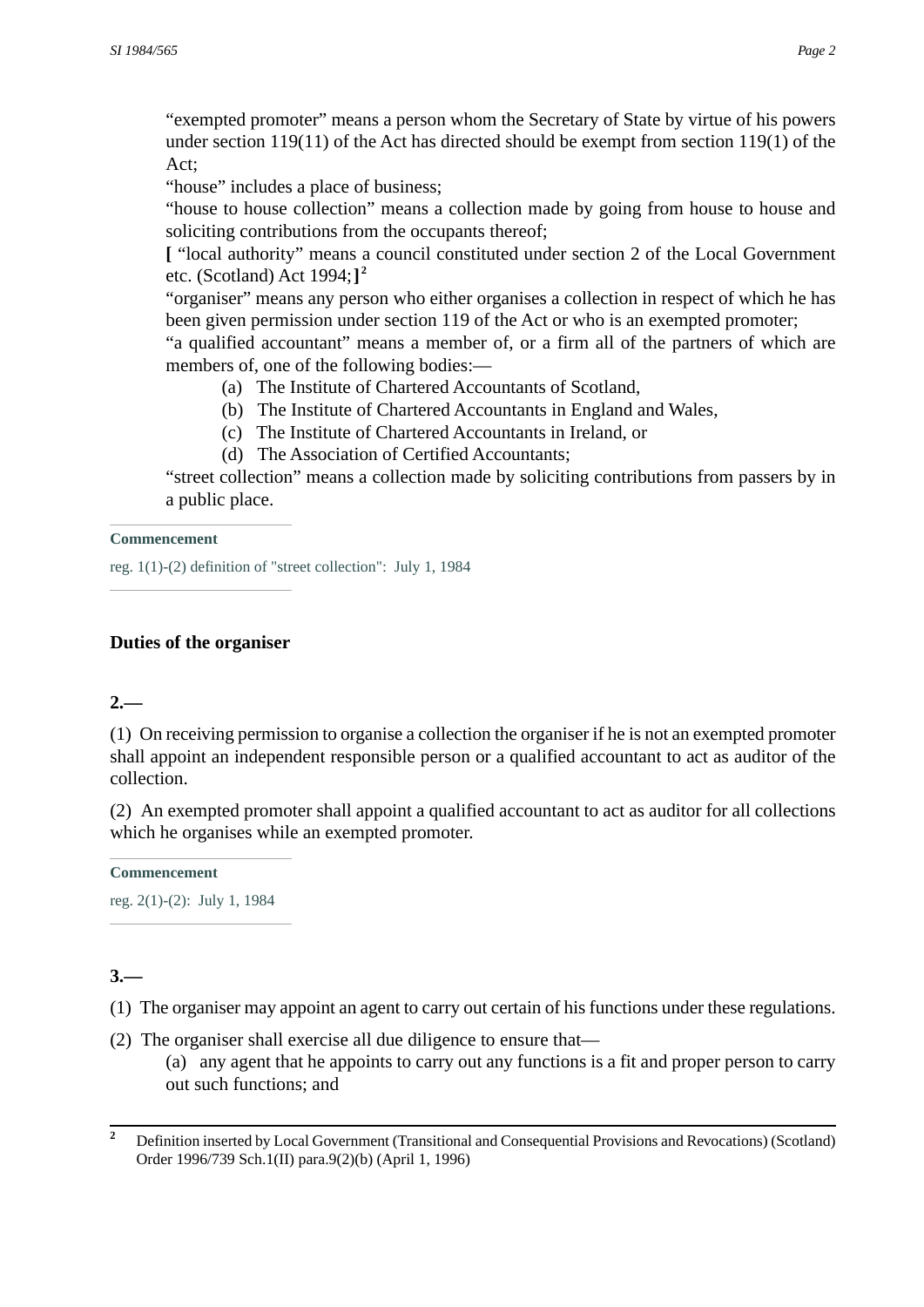(b) any agent, collector or other person covered by these regulations complies with the obligations imposed by these regulations and with any conditions imposed under section 119 of the Act by the **[**local authority**] 3** , the sheriff or the Secretary of State.

#### **Commencement**

reg. 3(1)-(2)(b): July 1, 1984

# **4.—**

(1) The organiser of a collection or his agent shall issue to each collector participating in the collection a certificate of authority which shall bear—

- (a) the name and address of the organiser;
- (b) the name and address of the collector to whom the certificate is issued;
- (c) the name of the funds or organisations which are to benefit from the collection;
- (d) the area in which the collector is authorised to collect;
- (e) the period during which the collector is authorised to collect;
- (f) the signature of the collector;
- (g) the signature of the organiser or his agent; and
- (h) when the certificate has been signed by an agent the name and address of the agent.

## (2) The organiser or his agent shall—

(a) if the collection is an evelope collection, issue a supply of envelopes to each collector;

(b) if the collection is not an envelope collection, issue a collecting box marked with a distinguishing number to each collector; and

(c) record the name and address of each collector, and the number marked on the box given to him or the number of envelopes issued to him.

#### **Commencement**

reg. 4(1)-(2)(c): July 1, 1984

# **5.**

The organiser or his agent shall exercise all due diligence to ensure that the collectors to whom certificates of authority are issued are—

- (a) if the collection is a street collection, 14 years of age or over;
- (b) if the collection is a house to house collection, 16 years of age or over;
- (c) fit and proper persons to act as collectors; and

(d) aware of their obligations under these regulations and under any conditions relating to the collection made under section 119 of the Act by the **[**local authority**] 4** , the sheriff or the Secretary of State.

**<sup>3</sup>** Word substituted by Local Government (Transitional and Consequential Provisions and Revocations) (Scotland) Order 1996/739 Sch.1(II) para.9(3) (April 1, 1996)

**<sup>4</sup>** Word substituted by Local Government (Transitional and Consequential Provisions and Revocations) (Scotland) Order 1996/739 Sch.1(II) para.9(3) (April 1, 1996)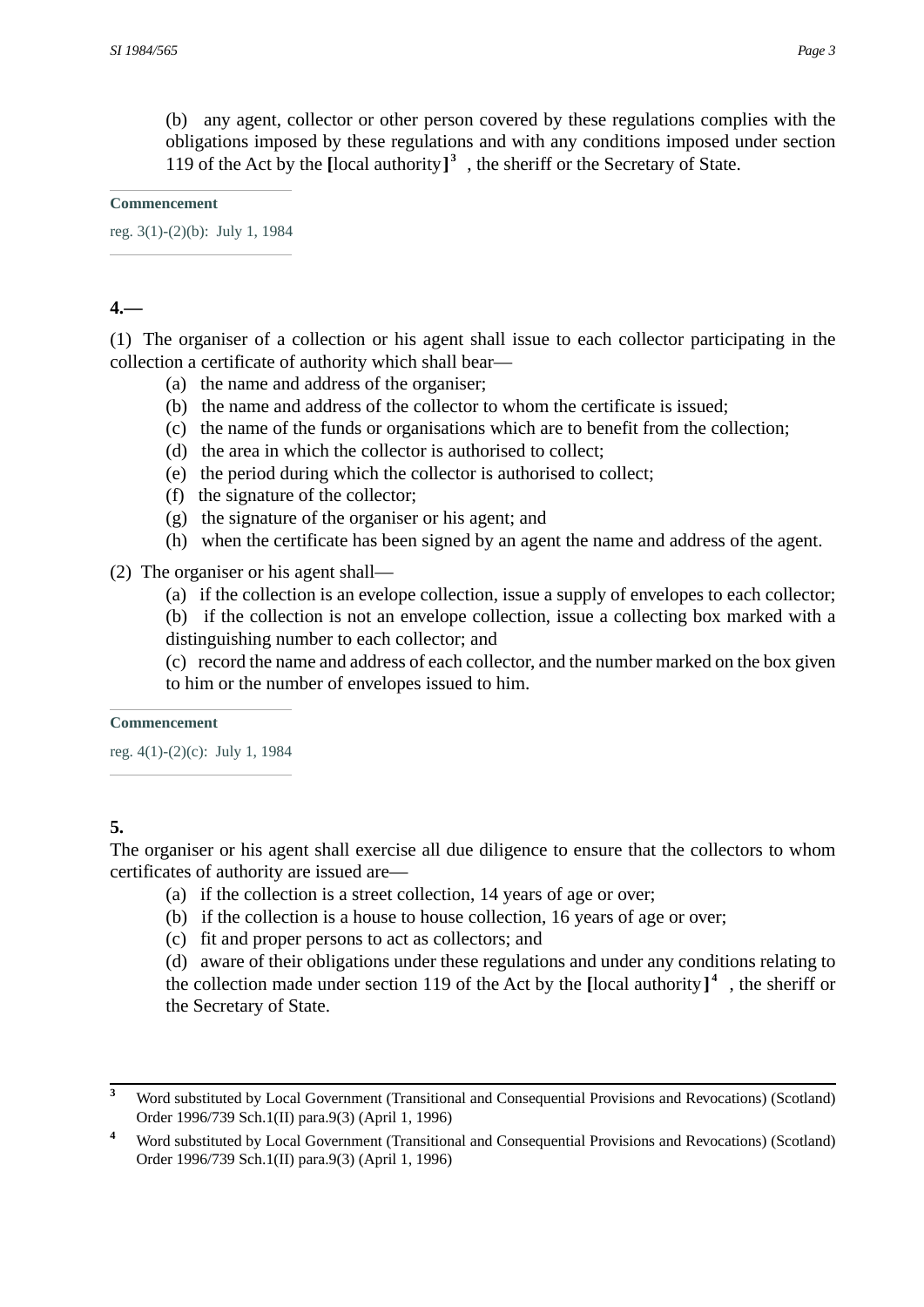**Commencement**

reg. 5(a)-(d): July 1, 1984

## **Duties of collectors**

#### **6.—**

(1) No person shall act as a collector unless he possesses a certificate of authority and displays a badge bearing the name of the funds or organisations which are to benefit from the collection.

(2) A collector shall produce his certificate of authority, on demand, to a police constable, to any person from whom he has solicited a contribution or to any other interested person.

**Commencement**

reg. 6(1)-(2): July 1, 1984

# **7.—**

(1) A collector in an envelope collection shall not accept any contribution except in a sealed envelope.

(2) A collector in a collection which is not an envelope collection shall not accept any contribution except by permitting the donor to place it in a collecting box.

#### **Commencement**

reg. 7(1)-(2): July 1, 1984

**8.** 

No collector shall importune any person to the annoyance of that person or remain in or at the door of any house if requested to leave by any occupants thereof.

**Commencement** reg. 8: July 1, 1984

## **9.**

A collector shall return his certificate of authority and his collecting box or envelopes, unopened, to the organiser or his agent on ceasing to act as a collector or at any other time on demand by the organiser or his agent.

**Commencement**

reg. 9: July 1, 1984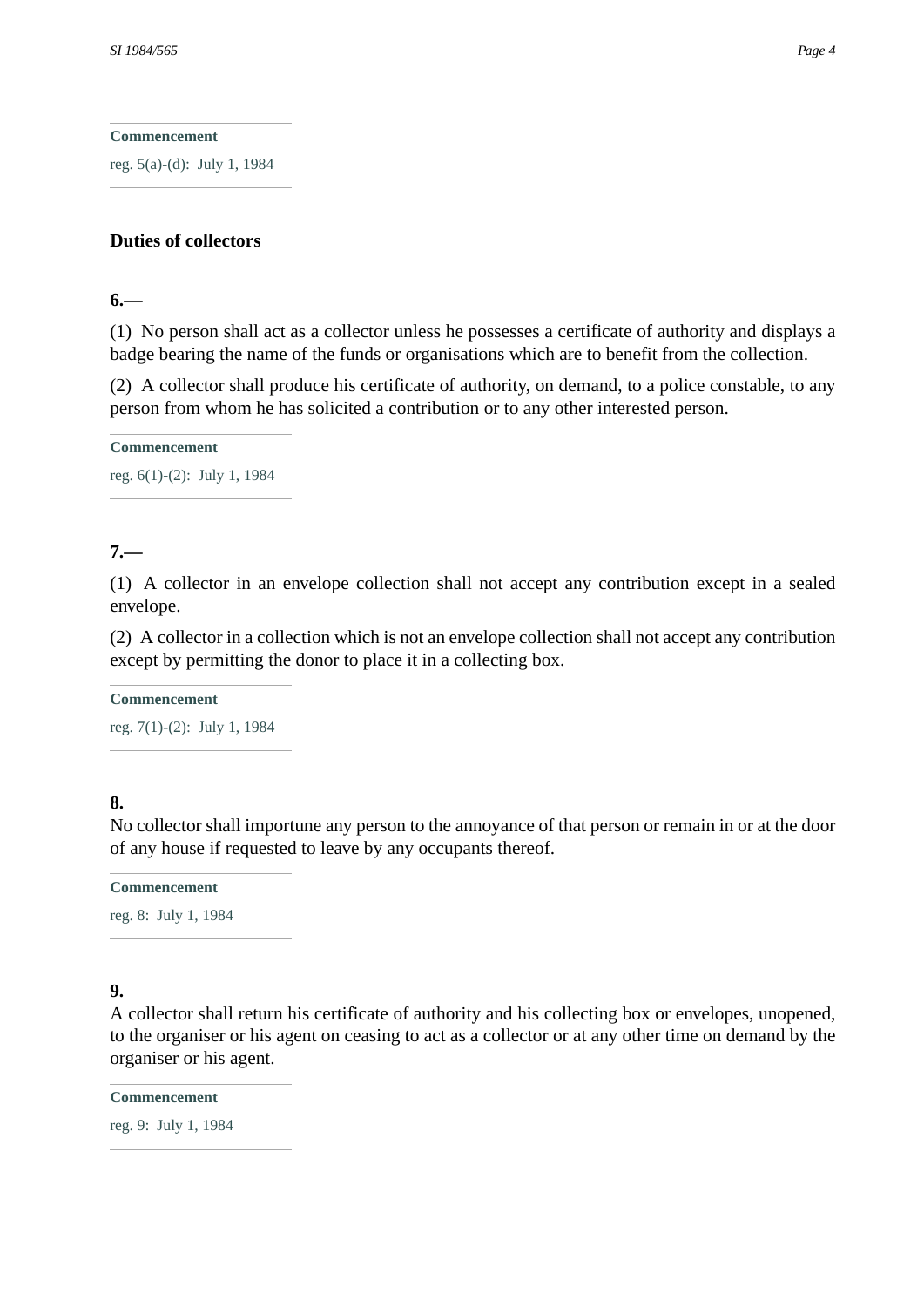# **Opening of collecting boxes and envelopes**

# **10.—**

(1) Except as provided in paragraph (2) below, no person shall open a collecting box or sealed envelope.

(2)

(a) A collecting box or sealed envelope shall be opened by the organiser or his agent in the presence of another responsible person or, if they are delivered unopened to a bank, they shall be opened by an official of the bank; and

(b) in the case of an envelope collection the person opening the envelopes shall note the number of envelopes returned by each collector and the total amount of money in them and convey this information to the organiser; or

**[** (c) if the collection is not an envelope collection the person opening the collecting boxes shall note the number on each collecting box and, in the case of a collection not opened by an employee of a bank, shall record the amount of money in it and convey this information to the organiser. **] 5**

#### **Commencement**

reg. 10(1)-(2)(c): July 1, 1984

# **Accounts**

# **11.—**

(1) The organiser, other than an exempted promoter, of a collection within the area of a **[**local authority<sup>6</sup> shall, within one month of the last date for which he possessed permission to organise a collection, submit to that **[**local authority**] 6** accounts relating to the collection unless the **[**local authority<sup>6</sup> are satisfied that there are special reasons for granting an extension in which case the one month period may be extended at their discretion.

(2) Where the organiser has received permission to collect for the same beneficiaries on the same dates in more than one area, the accounts may relate to the combined collection in all the relevant areas.

- (3) The accounts shall disclose particulars of—
	- (a) the amount collected in the collection;
	- (b) any other amount attributable to the collection;
	- (c) all expenses incurred in connection with the collection; and
	- (d) the name of the funds or organisations which have benefited from the collection and

the amount which each has been paid from the net proceeds of the collection.

**<sup>5</sup>** Substituted by Public Charitable Collections (Scotland) Amendment Regulations 1988/1323 reg.2 (September 1, 1988)

Word substituted by Local Government (Transitional and Consequential Provisions and Revocations) (Scotland) Order 1996/739 Sch.1(II) para.9(3) (April 1, 1996)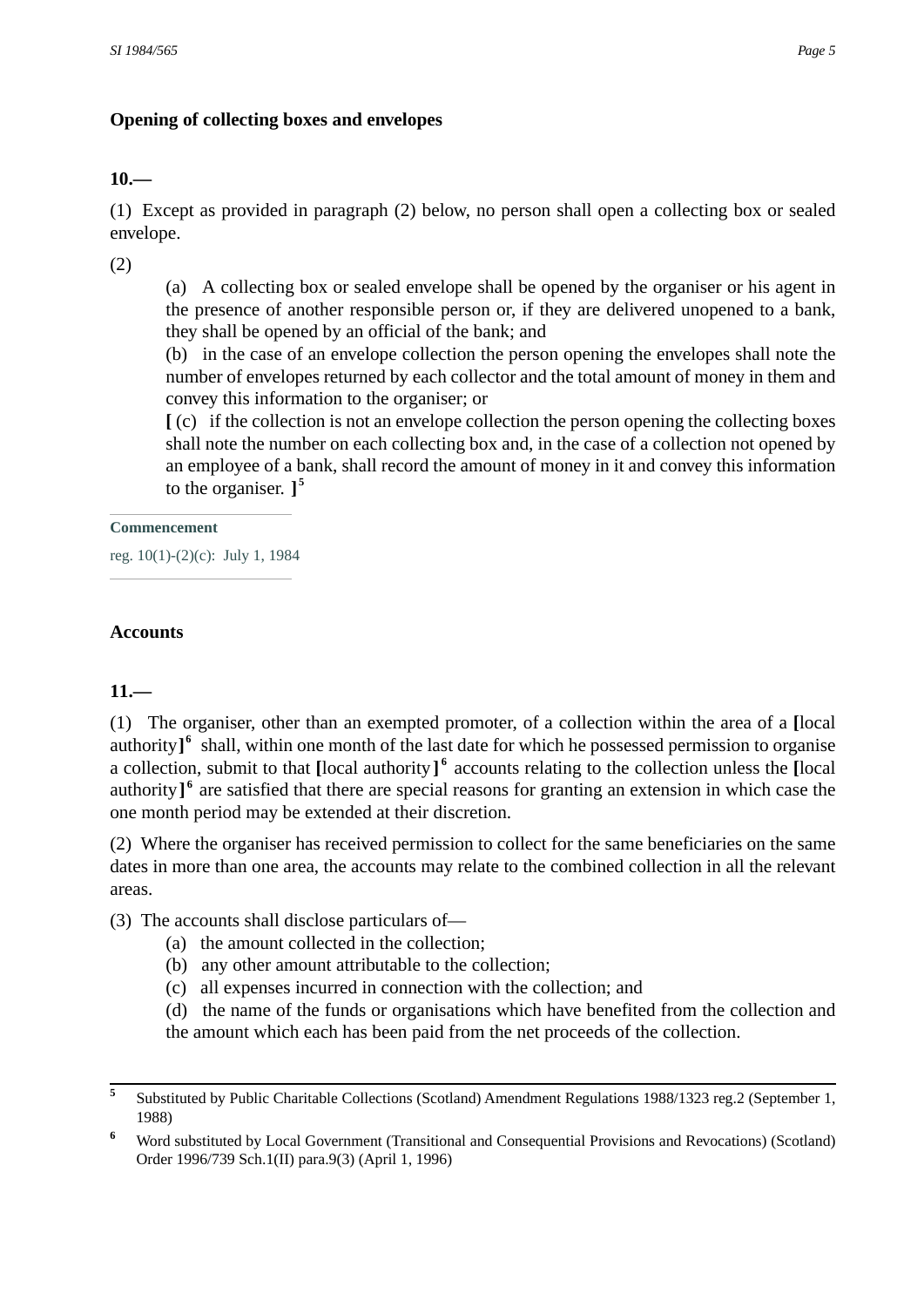(4) The accounts shall be accompanied by a statement by the organiser and a report by the auditor in the form set out in the Schedule to these regulations.

(5) If required by a condition imposed by a [local authority]<sup>6</sup> under section 119(5) of the Act the accounts shall be accompanied—

(a) in relation to an envelope collection, by a list showing the number of envelopes issued to and returned by each collector and the total amount in the envelopes; or

**[** (b) in relation to a collection which is not an envelope collection, by a list showing the distinguishing numbers of all collection boxes issued and, in the case of a collection not opened by an employee of a bank, by a list of the amounts collected in each collection box issued. **] 7**

(6) The organiser shall retain all vouchers receipts and other papers relating to the collection for a period of 2 years from the date on which the accounts are submitted to the **[**local authority**] 6** . The organiser shall be obliged to exhibit such vouchers receipts or other papers which may be required by the [local authority]<sup>6</sup> during that period and shall supply any further information or explanation required by the **[**local authority **] 6** in relation to any of the particulars required by regulation 11(3) or in relation to any of the vouchers receipts or other papers retained in accordance with this regulation.

#### **Commencement**

reg. 11(1)-(6): July 1, 1984

# **12.—**

(1) Subject to paragraph (2) below, an exempted promoter shall submit accounts at least once during every period of twelve months to the Secretary of State, and a person ceasing to be an exempted promoter shall submit accounts to the Secretary of State within 3 months of such cessation.

(2) The Secretary of State may accept accounts from an exempted promoter which include details of income and expenditure arising from collections organised by another exempted promoter; and in such circumstances the Secretary of State may waive the requirement for a submission of accounts by the other exempted promoter.

(3) The accounts shall, in respect of either the period since the previous accounts were submitted by the exempted promoter, or the period since the exempted promoter became an exempted promoter, disclose particulars of—

- (a) the amounts collected in collections organised by the exempted promoter;
- (b) any other amounts attributable to the collections;
- (c) all expenses incurred in connection with the collections; and
- (d) the name of the funds or organisations which have benefited from the collections and
- the amount which each has been paid from the net proceeds of the collections.

(4) The accounts shall be accompanied by a statement by the exempted promoter and a report by the auditor in the terms set out in the Schedule to these regulations.

**<sup>7</sup>** Substituted by Public Charitable Collections (Scotland) Amendment Regulations 1988/1323 reg.3 (September 1, 1988)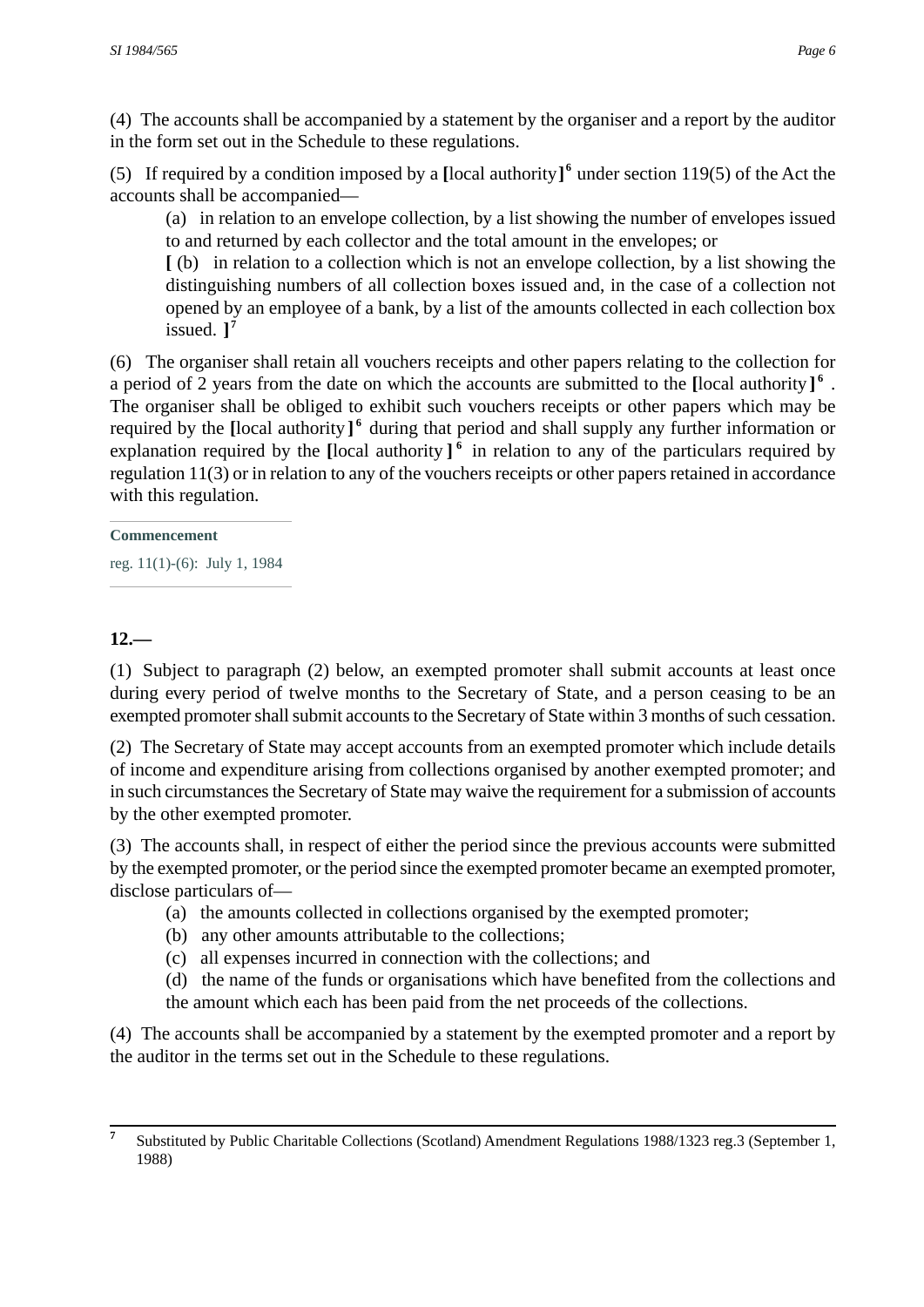(5) The exempted promoter shall give the Secretary of State any further information or explanation which the Secretary of State may require in relation to any of the particulars required by regulation 12(3).

#### **Commencement**

reg. 12(1)-(5): July 1, 1984

# **13.**

The organiser shall within one month of submitting accounts publish a summary of them in one or more newspapers circulating in the area or areas for which permission had been granted to collect, or, if the organiser is an exempted promoter, in one or more newspapers circulating throughout Scotland. Where a collection has been undertaken within the area of a single **[…] <sup>8</sup> [**local authority**] 9** , that **[**local authority**] 9** may waive this requirement subject to their making a summary of the accounts available for inspection by members of the public for a reasonable period of time. The summary shall include the name of the organiser, the amount of the proceeds and expenses of the collection to which the summary relates, and the name of the funds or organisations which have benefited from the collection and the amount which each has been paid from the net proceeds of the collection.

**Commencement**

reg. 13: July 1, 1984

## **Offences**

## **14.—**

(1) Any person who acts in contravention of regulations 6, 7, 8 or 9 shall be guilty of an offence and shall be liable on summary conviction to a fine not exceeding **[**level 1 on the standard scale**] 10** in respect of each offence.

(2) Any person who acts in contravention of regulations 2, 3, 4, 5, 10, 11, 12 or 13 shall be guilty of an offence and shall be liable on summary conviction to a fine not exceeding **[**level 2 on the standard scale**] <sup>10</sup>** in respect of each offence.

#### **Commencement**

reg. 14(1)-(2): July 1, 1984

*George Younger,*

**<sup>8</sup>** Words repealed by Local Government (Transitional and Consequential Provisions and Revocations) (Scotland) Order 1996/739 Sch.1(II) para.9(4) (April 1, 1996)

<sup>&</sup>lt;sup>9</sup> Word substituted by Local Government (Transitional and Consequential Provisions and Revocations) (Scotland) Order 1996/739 Sch.1(II) para.9(3) (April 1, 1996)

**<sup>10</sup>** Words substituted by Criminal Procedure (Scotland) Act 1975 c. 21 Pt II c.005 s.289GD (October 12, 1988: represents law in force as at date shown)